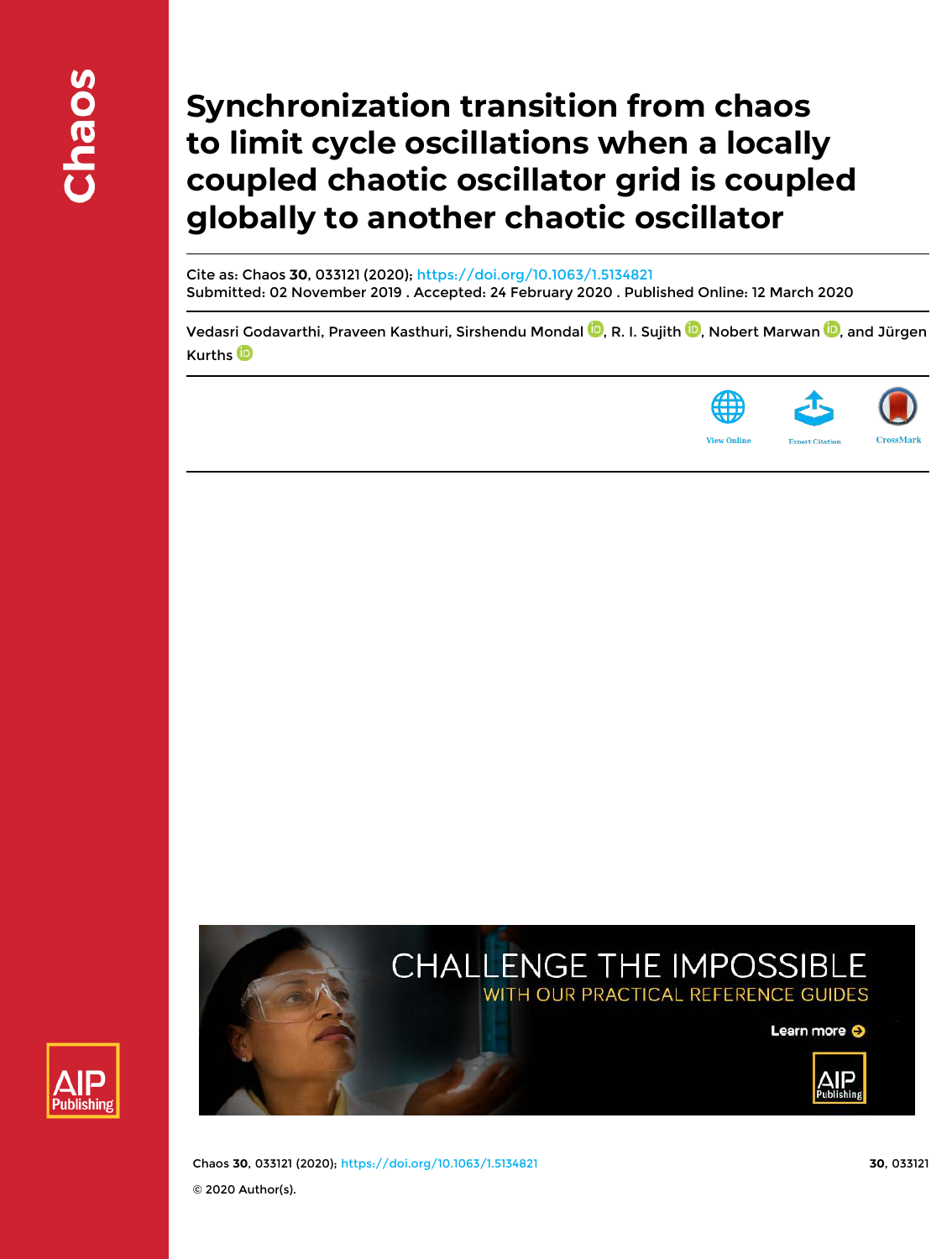# Synchronization transition from chaos to limit cycle oscillations when a locally coupled chaotic oscillator grid is coupled globally to another chaotic oscillator

Cite as: Chaos **30**, 033121 (2020); doi: 10.1063/1.5134821 Submitted: 2 November 2019 · Accepted: 24 February 2020 · Published Online: 12 March 2020

Vedasri Godavarthi,<sup>1</sup> Praveen Kasthuri,<sup>1</sup> Sirshendu Mondal,<sup>2 (D</sup> R. I. Sujith,<sup>1,a)</sup> Dobert Marwan,<sup>3 (D</sup> and Jürgen Kurths<sup>3,4,5</sup>

# AFFILIATIONS

<sup>1</sup>Department of Aerospace Engineering, Indian Institute of Technology Madras, 600036 Chennai, India

<sup>2</sup>Department of Mechanical Engineering, National Institute of Technology Durgapur, 713209 Durgapur, India

<sup>3</sup> Potsdam Institute for Climate Impact Research, P.O. Box 60 12 03, 14412 Potsdam, Germany

<sup>4</sup>Department of Physics, Humboldt University, Newtonstr. 15, 12489 Berlin, Germany

5 Institute for Complex Systems and Mathematical Biology, University of Aberdeen, Aberdeen AB243UE, United Kingdom

a)**Author to whom correspondence should be addressed:** sujith@iitm.ac.in

# **ABSTRACT**

Some physical systems with interacting chaotic subunits, when synchronized, exhibit a dynamical transition from chaos to limit cycle oscillations via intermittency such as during the onset of oscillatory instabilities that occur due to feedback between various subsystems in turbulent flows. We depict such a transition from chaos to limit cycle oscillations via intermittency when a grid of chaotic oscillators is coupled diffusively with a dissimilar chaotic oscillator. Toward this purpose, we demonstrate the occurrence of such a transition to limit cycle oscillations in a grid of locally coupled non-identical Rössler oscillators bidirectionally coupled with a chaotic Van der Pol oscillator. Further, we report the existence of symmetry breaking phenomena such as chimera states and solitary states during this transition from desynchronized chaos to synchronized periodicity. We also identify the temporal route for such a synchronization transition from desynchronized chaos to generalized synchronization via intermittent phase synchronization followed by chaotic synchronization and phase synchronization. Further, we report the loss of multifractality and loss of scale-free behavior in the time series of the chaotic Van der Pol oscillator and the mean field time series of the Rössler system. Such behavior has been observed during the onset of oscillatory instabilities in thermoacoustic, aeroelastic, and aeroacoustic systems. This model can be used to perform inexpensive numerical control experiments to suppress synchronization and thereby to mitigate unwanted oscillations in physical systems.

*Published under license by AIP Publishing.* https://doi.org/10.1063/1.5134821

**During the onset of oscillatory instabilities that occur due to feedback between various subsystems in turbulent systems, we observe a transition from chaos to order. Examples for these are the occurrence of oscillatory instabilities in thermoacoustic, aeroelastic, and aeroacoustic systems. The onset of the oscillatory instabilities in such systems is shown as a transition from chaos to limit cycle oscillations via intermittency.1–3 Further, the synchronization framework has been applied to describe the onset of thermoacoustic and aeroelastic instabilities. The onset of thermoacoustic instabilities is described as the occurrence of** **synchronization between the acoustic field and the global heat release rate in a turbulent combustor.<sup>4</sup> The onset of aeroelastic instability in a pitch-plunge aeroelastic system is described as the onset of synchronization between the pitch and the plunge modes.<sup>5</sup> Further, a spatiotemporal transition from disorder to order via a chimera-like state is detected.6,7 Such systems with many interacting subunits are generally modeled using a grid of oscillators. However, the transition in the dynamics from chaos to limit cycle oscillations among chaotic oscillators has been observed only with conjugate coupling or time delay coupling.**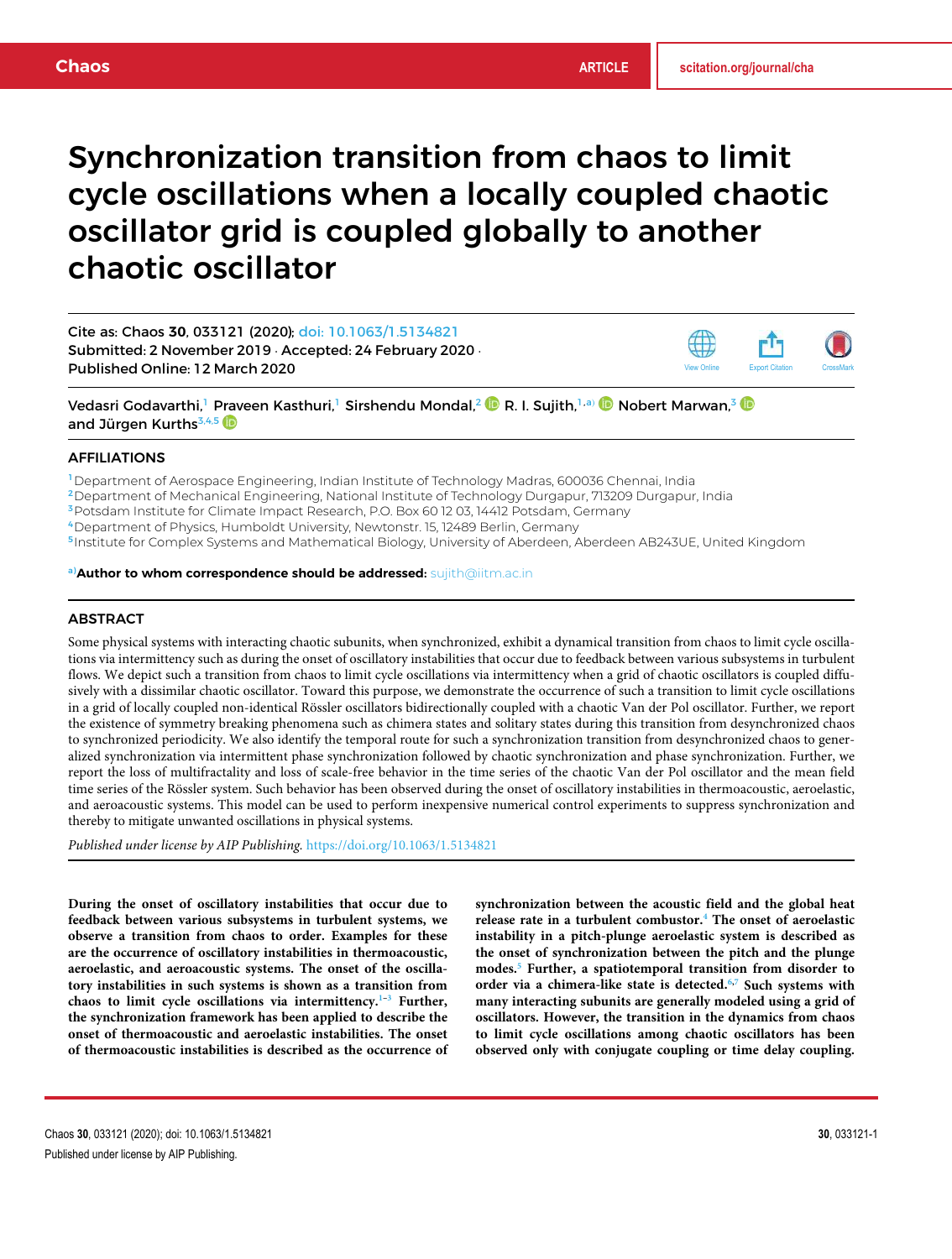**Here, we show that this transition to limit cycle oscillations is also possible when different chaotic oscillators are coupled. We show an alternate route wherein a transition from chaos to limit cycle oscillations occurs when a grid of locally coupled Rössler oscillators is bidirectionally coupled with a chaotic Van der Pol (VDP) oscillator. We explore the temporal and spatiotemporal synchronization route to limit cycle oscillations. We further draw some analogies between the model in our study with the experimental results from thermoacoustic and aeroelastic systems. Models such as ours can be used to perform inexpensive numerical control experiments to suppress the limit cycle oscillations having ruinously large amplitudes observed during the occurrence of oscillatory instabilities in such systems.**

# I. INTRODUCTION

The emergence of collective behavior through synchrony among coupled subunits of individual components is observed in many biological,<sup>8-10</sup> physical,<sup>11</sup> chemical,<sup>12-14</sup> and engineering<sup>15,16</sup> systems. Such systems can be modeled using a network of oscillators and the dynamics exhibited depends on the type of oscillators, the topology over which the oscillators are arranged, the type of coupling, and the number of oscillators.17,18 Quite generally, as the coupling strength among the oscillators is increased, the system transitions from an asynchronous state to a synchronous state.<sup>19</sup> During this transition, the existence of symmetry breaking states such as chimera states<sup>20</sup> and solitary states<sup>21</sup> received a lot of attention due to their applications in physical and biological systems. The co-existence of phase synchronous and asynchronous regions is referred to as a chimera state.<sup>20</sup> In contrast, for a solitary state, one or more oscillators oscillate with different mean frequencies than the other oscillators.<sup>21</sup>

Despite a large number of studies on network of oscillators, very few studies focused on the transition from chaos to limit cycle oscillations via intermittency. The transition from chaos to limit cycle oscillations in the case of chaotic oscillators is generally observed when time delay coupling is introduced $22$  or when coupled conjugatively.<sup>23</sup> Karnatak *et al.*<sup>23</sup> reported the route to chaos suppression among dissimilarly coupled Rössler oscillators as a transition from desynchronization to generalized synchronization (GS) via phase synchronization (PS). Chaurasia and Sinha<sup>24</sup> also reported the suppression of chaos when nonidentical chaotic oscillators are coupled. They observed the transition from chaos to a stable fixed state when a grid of Rössler oscillators is coupled with the Lorenz oscillator and this transition is not seen when identical chaotic oscillators are coupled. In this study, we demonstrate the transition from chaos to limit cycle oscillations via intermittency when two dissimilar chaotic oscillators are coupled. Further, we report the existence of both intermittent phase synchronization and phase synchronization during the transition from desynchronization to generalized synchronization when two different types of chaotic oscillators are coupled without incorporating time delay or conjugate coupling. We further report the presence of various symmetry breaking phenomena during this transition.

A transition from chaotic oscillations to limit cycle oscillations via intermittency is observed among physical systems mainly during the self-organization of turbulent flows in plasma turbulence and transitions to oscillatory instabilities such as thermoacoustic, $25$  $aeroelastic$ , $26$  and  $aeroacoustic$  instabilities in turbulent systems. Thermoacoustic instability, a serious problem faced by gas turbine engines and rocket motors, $27$  occurs due to the positive feedback between the acoustic field in the confinement and the unsteady heat release rate in combustors. Similarly, aeroelastic flutter occurs due to the feedback between the fluctuations in the fluid flow and the structural modes. This fluid–structure interaction is observed when the aerodynamic forces overcome the elastic and inertial forces of an elastic structure in the flow field.<sup>28</sup> Thermoacoustic and aeroelastic instabilities are comprised of self-excited large amplitude periodic oscillations which are detrimental to the structural integrity of the engine<sup>27</sup> and aircraft wings,<sup>5,26</sup> respectively. Such transitions are due to synchronization between two different chaotic subsystems of the respective turbulent systems. In the case of a thermoacoustic system,<sup>4</sup> the acoustic field and the unsteady heat release rate synchronize, whereas in the case of a aeroelastic system consisting of an airfoil with pitch-plunge degrees of freedom,<sup>5</sup> the pitch and plunge modes synchronize. Both these studies reported the synchronization transition as a transition from desynchronized chaos to synchronized periodicity via intermittent phase synchronization and phase synchronization. Further, Mondal *et al.*<sup>6</sup> reported a spatiotemporal transition from desynchronized disorder to synchronized order via chimera-like states during the transition to thermoacoustic instability. Recently, Dutta *et al.*<sup>29</sup> proposed a Kuramoto model to capture the dynamics in a swirl stabilized combustor en route to thermoacoustic instability. They modeled each flamelet in a swirl combustor as a Kuramoto oscillator. They increased the coupling between the oscillators, which is analogous to the coupling between the flamelets in a combustor, thereby obtaining similar dynamics as that of a swirl stabilized combustor. However, it is important to capture the temporal and spatiotemporal synchronization route to thermoacoustic instability, which occurs due to the mutual synchronization between two different oscillators, i.e., the acoustic field and the turbulent reactive flow in a combustor.

In this work, we attempt to capture the transition from chaos to limit cycle oscillations in a model problem where a network of locally coupled Rössler oscillators is bidirectionally coupled with a dissimilar oscillator, the chaotic Van der Pol (VDP) oscillator. The intermittency route to limit cycle oscillations is not trivial among dissipatively coupled chaotic oscillators as they undergo chaotic synchronization. Here, the transition to limit cycle oscillations occurs as the coupling between the Rössler system and VDP oscillator is strengthened. In other words, the coupling with the chaotic VDP oscillator induces the transition from chaos to limit cycle oscillations. Recently, Meena *et al.*<sup>30</sup> reported the existence of chimera states in star networks when the hub node and the other nodes are dissimilar oscillators, i.e., when a system of identical oscillators is externally coupled with dissimilar oscillators. Since we have a similar system where the chaotic VDP oscillator is externally coupled to the Rössler oscillators, we expect the presence of symmetry breaking states. We also report the existence of symmetry breaking phenomena such as intermittent partial synchronization, chimera states, and solitary states during this transition. We show similarities in the dynamics observed in the model with experimental results obtained during the transition to thermoacoustic<sup>1,4,6</sup> and aeroelastic<sup>3,5</sup>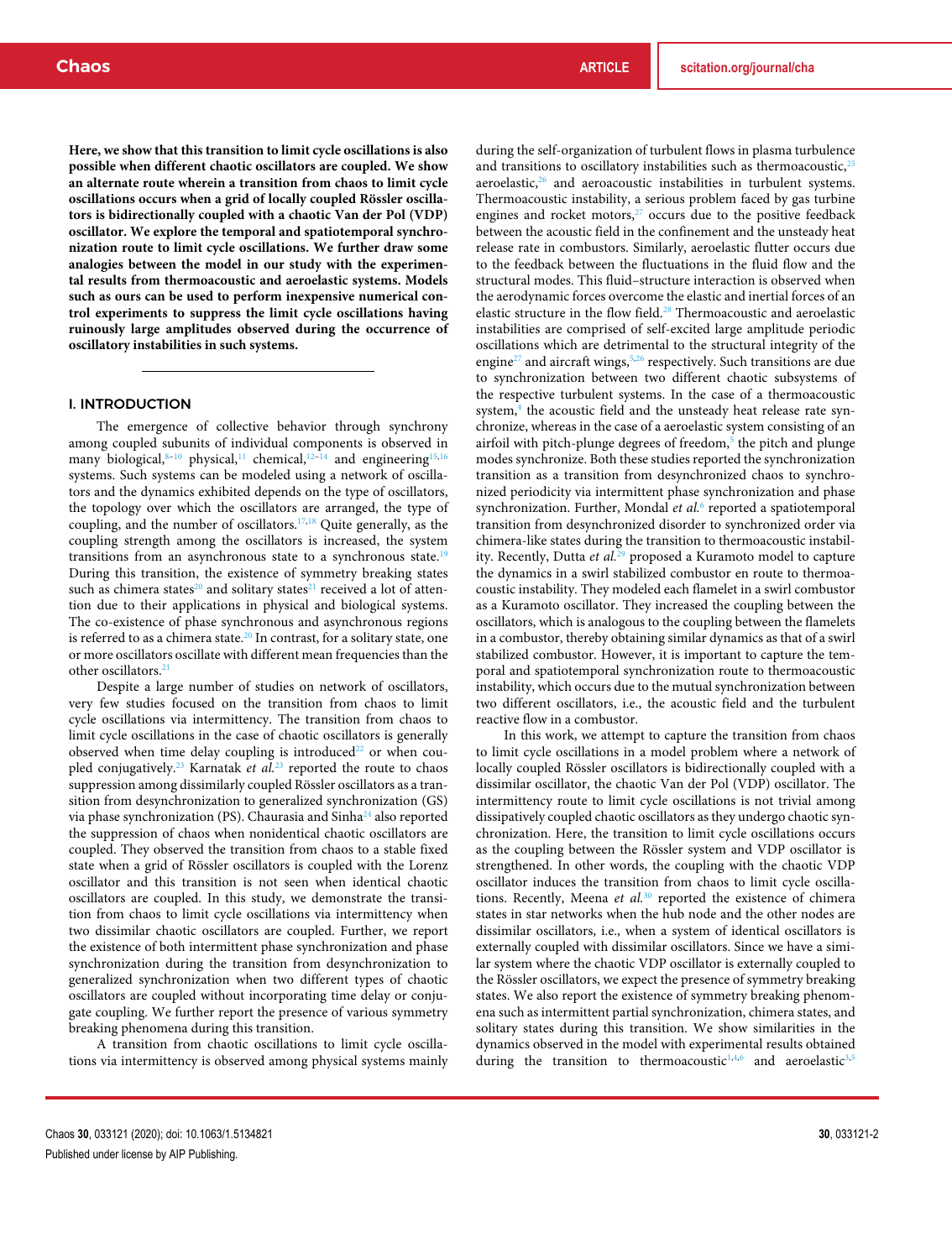instabilities in turbulent systems. We stress the similarity of behavior observed in the transition to oscillatory instability in a complex thermoacoustic system with that observed when dissimilar chaotic oscillators are coupled. The findings we discuss are not limited to Rössler–Van der Pol system but can also be observed with a different external oscillator such as a modified Duffing oscillator, which has a tendency to transition from chaos to limit cycle oscillations on forcing. We show the intermittency route to limit cycle oscillations in both Rössler–chaotic VDP and Rössler–chaotic Duffing systems in Appendix B. The model described in this work also facilitates a new perspective in controlling the oscillatory instabilities. The problem of controlling oscillatory instabilities can be posed as a disruption of synchronization among the oscillators. This perspective of viewing the transition to oscillatory instabilities as coupled interaction of oscillators provides a wide range of tools to conduct numerical control experiments targeted at disrupting synchronization.

The rest of the paper is organized as follows. The model consisting of the grid of Rössler oscillators and the chaotic VDP oscillator is described in Sec. II, followed by results and discussions in Sec. III. The conclusions are given in Sec. IV.

#### II. MODEL

The model comprises of a square grid of *N* Rössler oscillators, which are diffusively coupled [Eq. (1)] and a chaotic VDP oscillator [Eq. (2)],

$$
\dot{x}_i = -w_i y_i - z_i,
$$
  
\n
$$
\dot{y}_i = w_i x_i + a y_i + \mu_{yy} (v - y_i) + \mu_{yy} \sum_{j \in \delta(y_i)} (y_j - y_i),
$$
  
\n
$$
\dot{z}_i = b + z_i (x_i - c),
$$
  
\n
$$
\dot{u} = v,
$$
  
\n
$$
\dot{v} = 0.1 (1 - u^2) v - u^3 + \cos t + \mu_{yy} \sum_{k=1}^N (y_k - v),
$$
\n(2)

where  $a = 0.165$ ,  $b = 0.2$ , and  $c = 10$  are the parameters of the individual Rössler oscillators.  $\delta(y_i)$  represents the nearest neighborhood of the *i*th Rössler oscillator and *N* represents the total number of Rössler oscillators. The ordinates of these oscillators are coupled to their neighbors within a distance of  $\sqrt{2}$  units, with a coupling strength of  $\mu_{yy}$  (intra-Rössler coupling). The natural frequencies of individual Rössler oscillators (*wi*) are assigned randomly from a Gaussian distribution with a mean of around 0.8 and a standard deviation of 0.05. Equation (B2) represents a chaotic VDP oscillator.<sup>31</sup> The second coordinates of the Rössler system  $(y)$  and the chaotic VDP oscillator (*v*) are bidirectionally coupled with strengths of  $\mu_{yy}$  and  $\mu_{yy}$ , which corresponds to the influence of the VDP oscillator on a Rössler oscillator and vice versa.

We see the transition from chaotic to limit cycle oscillations during the onset of oscillatory instabilities in turbulent systems. The spatiotemporal transition has also been studied extensively during the transition to thermoacoustic instability in a turbulent combustor. This can be further extended to other oscillatory instabilities

such as aeroelastic and aeroacoustic instabilities that occur during the self-organization of turbulent flows. We, therefore, compare various aspects of the model [Eqs. (1) and (2)] with those observed in a turbulent combustor. We further choose the relations among the coupling strengths  $\mu_{yy}$ ,  $\mu_{yy}$ , and  $\mu_{yy}$  accordingly. Each chaotic Rössler oscillator is analogous to the local heat release rate oscillations. The complexities due to the underlying turbulent flow result in the variation of natural frequencies among these oscillators. Hence, we chose non-identical Rössler oscillators by incorporating differences in  $w_i$ . We hypothesize that the coupling strength  $\mu_{yy}$ quantifies an interaction analogous to the interaction between the local heat release rate oscillations, which occurs through the process of turbulent diffusion during combustion. The chaotic VDP oscillator is analogous to the global acoustic field and hence is coupled to each Rössler oscillator. Moreover, in our earlier study, we reported that the unsteady flame dynamics exerts a stronger influence on the acoustic field than vice versa.<sup>32</sup> Hence, we vary  $\mu_{\gamma}$  and  $\mu_{\gamma}$  as per the relation  $\mu_{yv} = 1.2\mu_{yy}$ . As the synchronization between the heat release rate oscillations and the acoustic pressure fluctuations occurs, there is an emergence of coherent structures in the flow field which enhances the interaction among the local heat release rate oscillations. Therefore, we use a proportional relationship between  $\mu_{yy}$  and  $\mu_{yy}$  as  $\mu_{yy} = 0.1 \mu_{yy}$ . We observe a transition from chaos to limit cycle oscillations as  $\mu_{yy}$  (hereon denoted as  $\mu$  for convenience) is increased from 0 to 0.5. Thus, as the coupling strength  $(\mu)$  is increased, we observe synchrony among the Rössler oscillators along with the synchronization between the set of Rössler oscillators and chaotic VDP oscillator.

#### III. RESULTS

The set of equations, Eqs.  $(1)$  and  $(2)$ , is integrated using the fourth order Runge–Kutta method with a time step of  $dt = 10^{-3}$ .  $\mu$  is varied from 0 to 0.5 in steps of 0.001. In this study, the analysis is performed for a  $10 \times 10$  square grid of Rössler oscillators and thus  $N = 100$ . The initial conditions for the set of Rössler equations are [1, 1, 1] and the initial conditions of the chaotic VDP oscillator are [0, 0]. We remove an initial transience of 100 time units from the solution. Here, the mean subtracted ordinate (v') of the chaotic VDP oscillator represents the fluctuations in the acoustic field in a turbulent combustor. The fluctuations in the mean field  $(\bar{y}')$  of the ordinate of Rössler system are analogous to the fluctuations in the global heat release rate in a thermoacoustic system. We characterize the temporal synchronization transition using  $(v')$  and  $(\bar{y}')$ . The results are independent of the grid size for  $N \ge 100$  (see Fig. 6 in Appendix A).

# A. Analysis of temporal transition from chaos to limit cycle oscillations

For  $\mu \leq 0.01$ , we observe aperiodic fluctuations in  $v'$  and  $\bar{y}'$ and they appear to oscillate independently [Fig. 1-I(a)]. As  $\mu$  is increased from 0.01 to 0.03, short bursts of weakly periodic oscillations appear amid aperiodic oscillations [Fig. 1-I(b)]. This state is similar to the intermittency state, where bursts of periodic oscillations appear amidst aperiodic epochs at random intervals.<sup>1</sup> This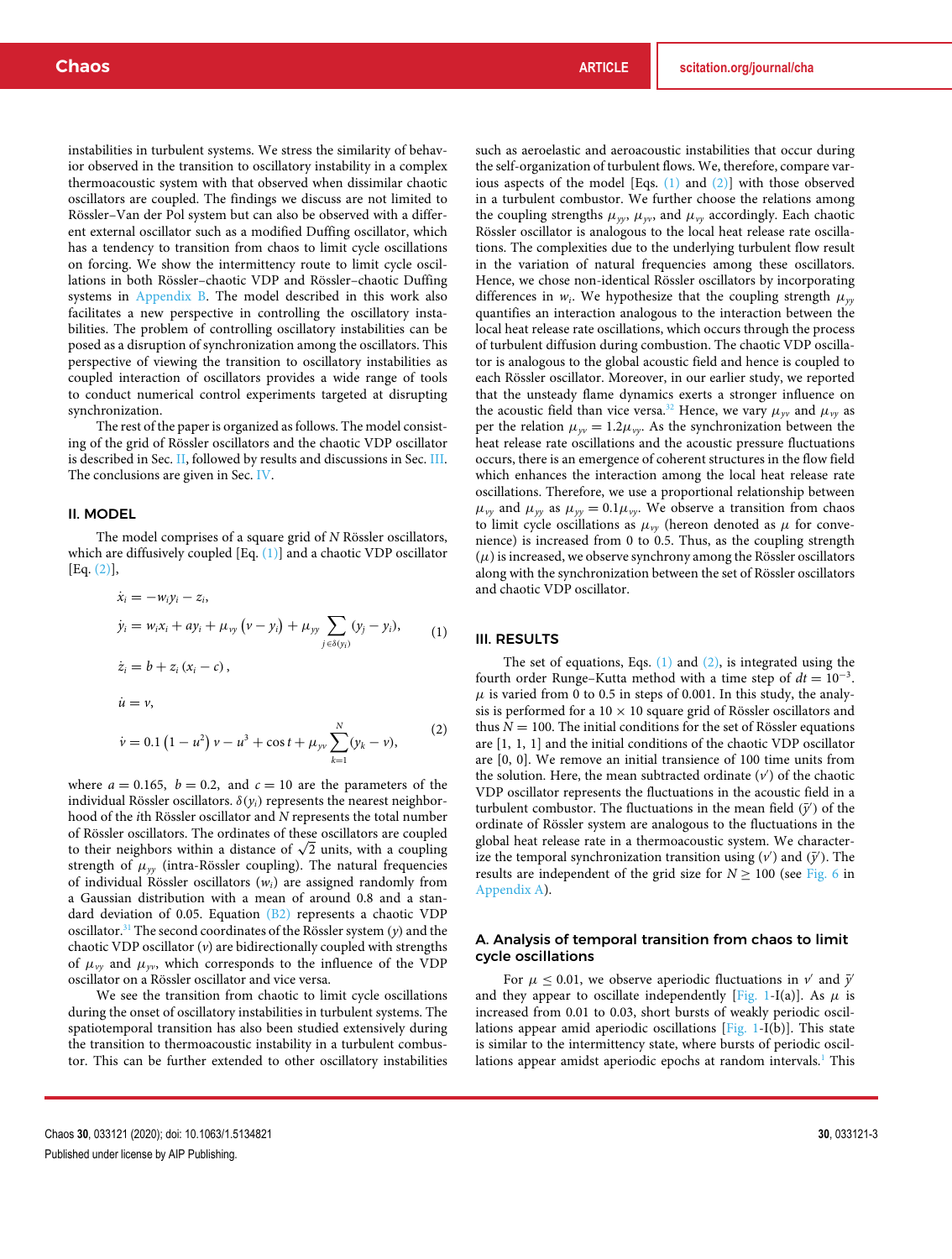

**FIG. 1.** I(a)–(d) Time series of *v'* and  $\bar{y}'$  of model obtained at  $\mu = 0.01$ , 0.03, 0.11, and 0.2. II(a)–(d) Time series of the acoustic pressure (*v'*) and global heat release rate  $(\bar{y}')$  obtained in experiments from a thermoacoustic system, a turbulent combustor, at air flow velocities  $\bar{u} = 9.2$ , 11.9, 12.5, and 17.2 m/s. These data are presented in Ref. 32. Reproduced with permission from Godavarthi *et al.*, Chaos 28, 113111 (2018). Copyright 2018 AIP Publishing LLC. (e) Variation of rms values of *v'* and *y'* from the model with  $\mu$ . (f) Phase locking value (PLV) of  $v'$  and  $\bar{y}'$  from the model.

intermittency is in contrast with the general definition of intermittency, where we observe bursts of large amplitude aperiodic oscillations amidst low amplitude periodic oscillations.<sup>33</sup> On further increase in  $\mu$ , the duration and the amplitude of these bursts increase. As  $\mu$  approaches 0.11, we observe that both  $\nu'$  and  $\bar{\nu}'$  oscillate periodically. We also find amplitude modulation in the signal [Fig. 1-I(c)]. The presence of amplitude modulation in the pressure and global heat release rate signals obtained in experiments can be seen in Pawar *et al.*<sup>4</sup> and Nair *et al.*<sup>1</sup> The reason for the amplitude modulation is the presence of slow scale oscillations in the system.<sup>34</sup> This amplitude modulation in the oscillations disappears for  $\mu > 0.11$  [Fig. 1-I(d)]. In short, the temporal transition occurs from chaos to large amplitude limit cycle oscillations via intermittency and a periodic oscillation with amplitude modulation. This transition is similar to that experimentally observed during the transition

to thermoacoustic, aeroelastic and aeroacoustic instabilities<sup>1,2,4,26</sup> and can be clearly seen in Fig. 1-II(a)–(d).

Further, we observe an increase in root mean square (rms) values in  $v'$  and  $\bar{y}'$  with  $\mu$  [Fig. 1(e)]. The rms of a mean subtracted signal  $\nu'$  sampled at  $M$  intervals is given by  $\sqrt{\frac{1}{n}}$  $\sum^M$ *i*=1 (*v* ′ ) 2 *M* We observe some fluctuations in the variation of  $v'_{rms}$ ,  $\bar{y}'_{rms}$  until  $\mu = 0.1$  due to the presence of both periodic and aperiodic oscillations. On further increase in  $\mu$ , there is a monotonic increase in  $v'_{rms}$  and  $\bar{y}'_{rms}$ . Beyond  $\mu = 0.2, \bar{y}'_{rms}$  decreases mildly and saturates after a coupling strength of  $\mu = 0.4$ . We next quantify the synchrony between  $\nu'$  and  $\bar{\nu}'$  for various values of  $\mu$  using phase locking value (PLV) [Fig. 1(f)].

We denote the instantaneous phases of the two signals  $v'$ and  $\bar{y}'$  sampled at *M* instants by  $\phi_{\nu}(t)$  and  $\phi_{\nu}(t)$ , respectively. The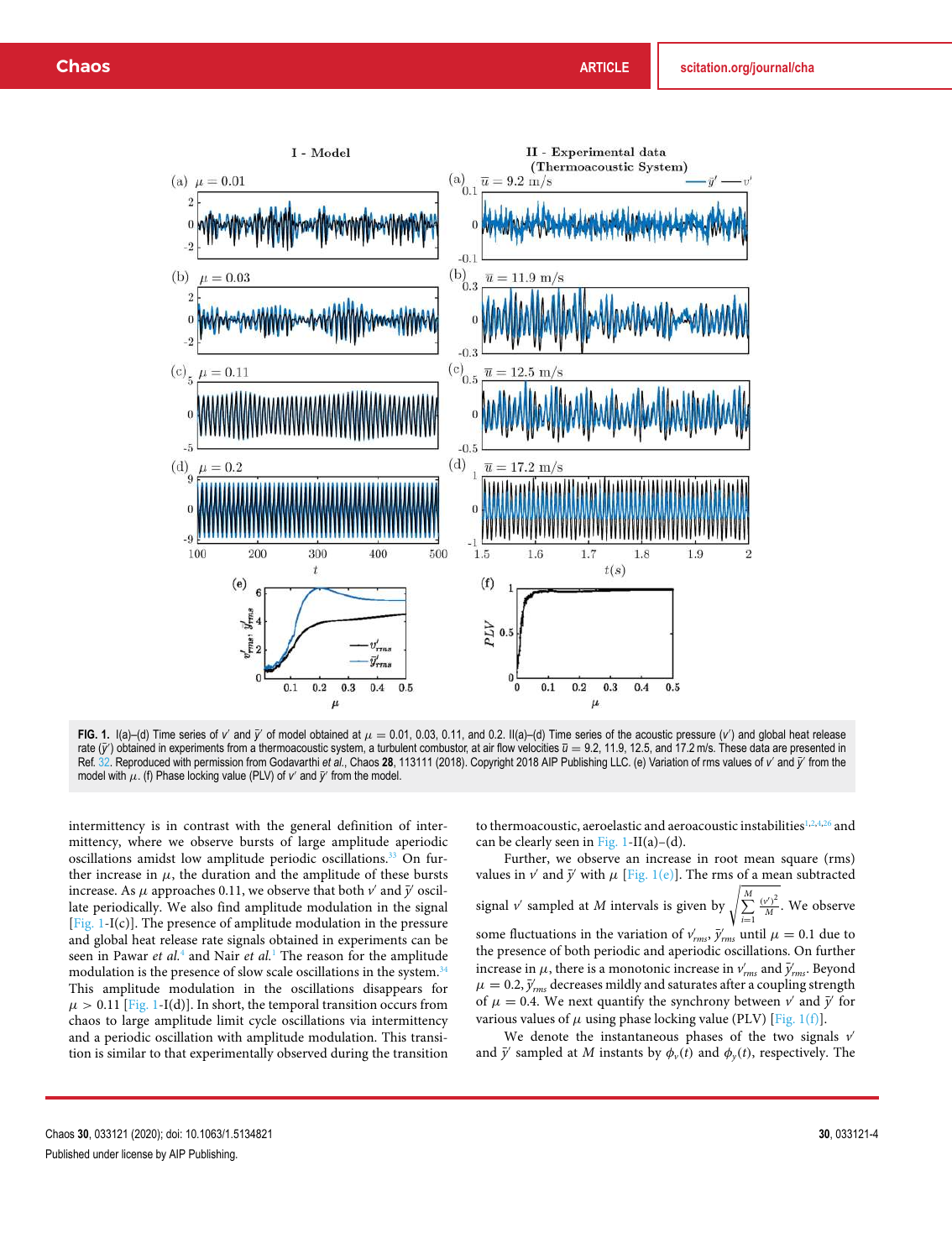instantaneous phases of the signal  $v'(t)$  are computed using the Hilbert transform of the original signal,  $v_H(t)$ .<sup>35</sup> Then, the PLV of the signals  $v'(t)$  and  $\bar{y}'(t)$  is given by  $\frac{1}{M}$  $\begin{array}{c} \hline \end{array}$  $\sum^M$ *i*=1  $e^{j(\phi_v(t_i)-\phi_y(t_i))}$ , where,  $j = \sqrt{-1}$ . *PLV* takes a value between 0 and 1, where 0 indicates that

the oscillators are desynchronized and 1 indicates that the oscillators are phase synchronized.<sup>35</sup>

*PLV* shows a steep increase until  $\mu = 0.03$  [Fig. 1(f)]. This is reflected as an intermittency state in the  $v'$  and  $\bar{y}'$  oscillations in Fig. 1-I(b). *PLV* attains a value closer to 1 when  $\mu = 0.07$ , indicating the onset of phase synchronization between  $v'$  and  $\bar{y}'$ . For further change in  $\mu$ , we observe that *PLV* stays close to 1.

# 1. Characterization of synchronization route to limit cycle oscillations

We characterize the type of synchronization behavior at various values of  $\mu$  using the plots of the probability of recurrence [ $P(\tau)$ ] as a function of  $\tau$  in Fig. 2] of  $\nu'$  and  $\bar{\nu}'$ . Recurrence is a fundamental property of any deterministic dynamical system.<sup>36</sup> Recurrence is the tendency of a trajectory in phase space to revisit the same neighborhood after a certain time.  $P(\tau)$  measures the probability with which a trajectory in phase space  $(X_i)$  revisits the same neighborhood after a time lag  $\tau$  and is given as<sup>37</sup>  $P(\tau) = \frac{1}{N-\tau} \sum_{i=1}^{N-\tau} \Theta(\epsilon - ||X_i - X_{i+\tau}||)$ , where  $\Theta$  is the Heaviside function. In this study, we use a modified form of  $P(\tau)$  proposed by Goswami *et al.*<sup>38</sup> and consider only those lags (τ) which are greater than the lag ( $\tau_c$ ) at which the autocorrelation of the signal is lesser than 1/*e* to exclude effects of autocorrelation.

At  $\mu = 0.01$  [Fig. 2-I(a)], we observe a very low probability of recurrence  $P(\tau)$  of both  $\nu'$  and  $\bar{\nu}'$  since there is no correlation between them, indicating a desynchronized state when  $\mu = 0.01$ . At higher coupling strengths of around 0.07 [Fig. 2-I(b)], we observe moderate values in *P*( $\tau$ ) of  $\nu'$  and  $\bar{\nu}'$ . However, *P*( $\tau$ ) decays for higher time lags. Nevertheless, the location of the peaks in the plots of  $P(\tau)$ coincides, indicating the presence of chaotic phase synchronization (chaotic PS).<sup>37</sup> Figure 2-I(c) shows a probability of recurrence close to 1 for both  $v'$  and  $\bar{y}'$  oscillations at  $\mu = 0.1$ . Further, the locations of the peaks in the plots of  $P(\tau)$  coincide; however, there is a slight mismatch in the amplitude of the peaks. This indicates phase synchronization (PS) and the onset of periodicity in  $v'$  and  $\bar{y}'$  oscillations.<sup>37,39</sup> When  $\mu = 0.2$ , we observe that both the amplitude and location of the peaks in the plots of  $P(\tau)$  of *v*' and  $\bar{y}'$ coincide, indicating a generalized synchronization  $(GS)$  state.<sup>39</sup> The peaks in the plot of  $P(\tau)$  of two oscillators coincide when they are in a complete synchronization state; however, since the oscillators in



**FIG. 2.** I(a)–(d) Probability of recurrence,  $P(\tau)$ , of *v* and  $\bar{y}$  fluctuations at  $\mu = 0.01$ , 0.07, 0.1, and 0.2, respectively. II(a) Time series during intermittency at  $\mu = 0.03$ . (b) *P*(τ) plots of *v* and *y*<sup></sub> during the aperiodic part of intermittency. (c) *P*(τ) plots of *v* and *y*<sup></sup> during a periodic epoch of intermittency. The embedding dimension and the time</sup> delay used for phase space reconstruction are 8 and τ<sub>c</sub> = 35 time units. The probability of recurrence,  $P(τ)$ , is computed for a window length of 1000 data points, by fixing the recurrence rate at 0.08.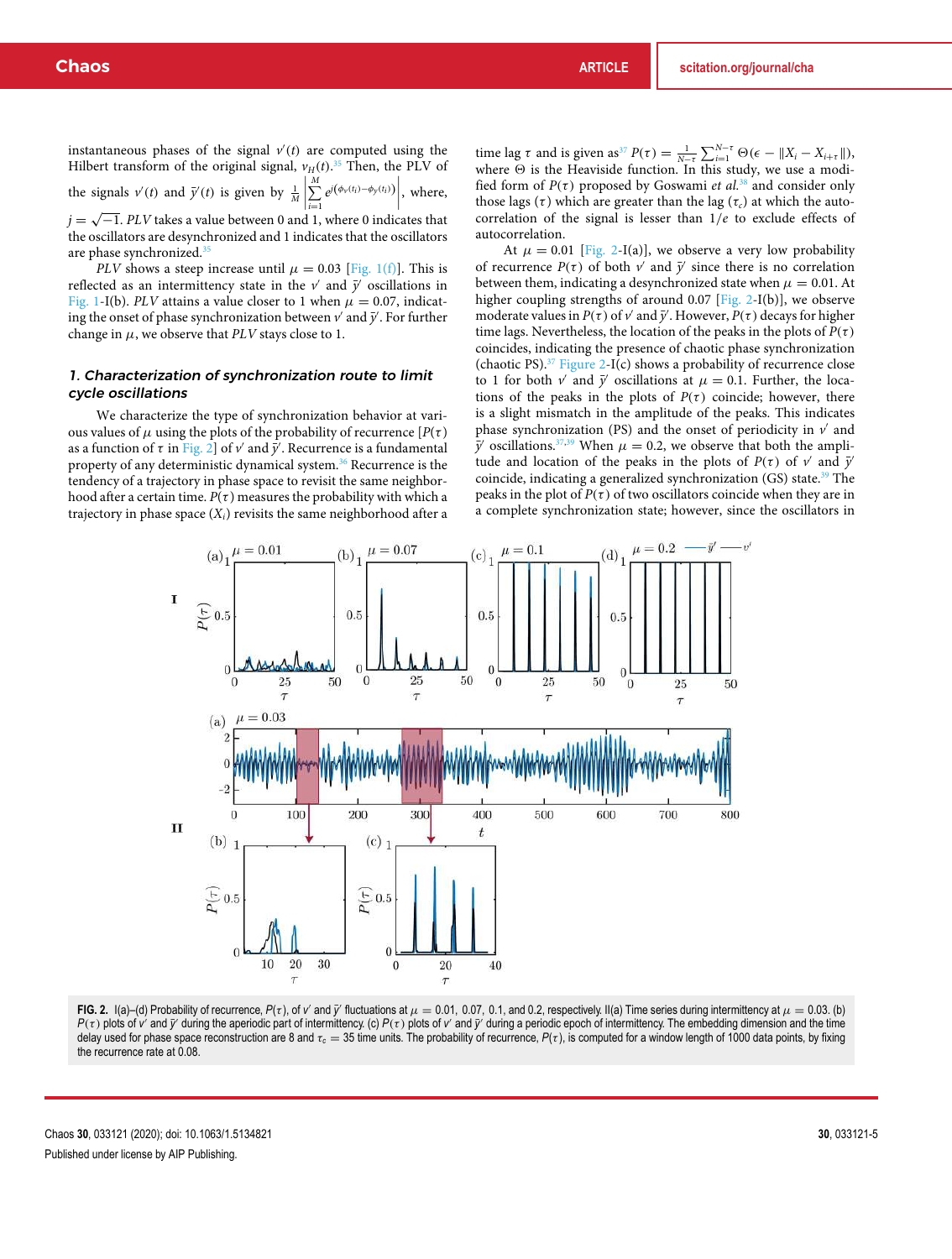

FIG. 3. (a) and (b) Logarithmic plots of  $P(k)$  and *k* constructed from *v'* during the (a) chaotic and (b) periodic state. We observe that the degree distribution follows a power law with an exponent of 2.4, indicating the presence of scale-free behavior ( $\mu = 0.01$ ). At higher coupling strengths, when the periodic state is reached ( $\mu = 0.2$ ), we observe that the degree distribution collapses to a single point.

hand are non-identical (i.e., one is the ordinate of the mean field of Rössler oscillators and the other is the ordinate of the chaotic VDP oscillator), they are in the GS state.

During intermittency ( $\mu = 0.03$ ), since the *v'* and  $\bar{y}'$  fluctuations comprise of both bursts of weakly periodic oscillations and epochs of aperiodic fluctuations, we analyze these two regimes separately as shown in Fig. 2-II(a)–(c). During an epoch of aperiodic fluctuations, the plots of  $P(\tau)$  show a very low value of around 0.2 [Fig. 2-II(b)]. Further, there is a mismatch in the amplitude and the location of the peaks in the plots of  $P(\tau)$  of both  $\nu'$  and  $\bar{y}'$  indicating asynchrony. During the bursts of periodic oscillations  $[Fig. 2-II(c)]$ , we observe that the location of the peaks match but the amplitudes do not, indicating the presence of phase synchronized behavior. The existence of asynchrony during the aperiodic part and the phase synchronized behavior during the periodic bursts are characteristic features of an intermittent phase synchronized state (IPS).

In summary, as  $\mu$  is varied from 0.01 to 0.5, we observe a transition from desynchronized aperiodicity to IPS to chaotic PS followed by PS and GS. Pawar *et al.*<sup>4</sup> and Raaj *et al.*<sup>5</sup> reported a similar transition from desynchronized state to IPS followed by PS and GS during the onset of thermoacoustic and aeroelastic instabilities, respectively.

In Secs. III A 2 and III A 3, we explore the route to this synchronization transition using visibility graph and multifractal analysis.

### 2. Loss of scale-free behavior during synchronization transition

Lacasa *et al.*<sup>40</sup> developed a methodology of the construction of a network from time series using visibility graphs. In order to construct a visibility graph from a time series  $v'(t)$ , we consider the sequence of peaks  $h_k$ . Visibility graph is a set of nodes and links, where each node represents a peak  $h_k$  in the time series and two such peaks are connected with a link if they satisfy the visibility criterion. The information related to nodes and links is encoded in an

adjacency matrix *Alm*. If two nodes *l* and *m* are connected, *Alm* is one; otherwise *Alm* is zero. The visibility criterion is given by

$$
A_{lm} = \begin{cases} 1 & \text{if } h_k < h_l + (h_m - h_l) \frac{t_k - t_l}{t_m - t_l}, \\ 0 & \text{otherwise,} \end{cases} \tag{3}
$$

where *k* is an intermediate node between *l* and *m* (i.e.,  $l < k < m$ ) and *h<sup>l</sup>* is the peak value of *l*th node.

The degree of a node *k* is determined by the number of nodes that are connected to a given node. The fraction of nodes with a degree *k* is given by *P*(*k*). The type of degree distribution determines the type of the network. For instance, the degree distribution of a random network follows a Poisson distribution.<sup>41</sup> A power law degree distribution  $P(k) = k^{-\gamma}$  with  $2 < \gamma < 3$  indicates the presence of scale-free behavior.

We construct a visibility graph using  $\nu'$ . Figure 3(a) shows a power law degree distribution in the visibility network constructed from *v* when  $\mu = 0.01$ . The power law exponent is 2.4, which indicates the presence of a scale-free (i.e., scale invariance) behavior during the desynchronized state. On increasing the coupling strength, at  $\mu = 0.2$ , we observe that the degree distribution collapses to a point from a power law degree distribution, indicating the presence of periodic behavior in  $\nu'$  [Fig. 3(b)]. When  $\mu = 0.2$ , the degree of all the peaks is 2, indicating that each peak is connected only to its direct neighbors. Thus, we can describe the transition from chaos to limit cycle oscillations as a loss of scale-free behavior. Murugesan and Sujith $42$  also described the transition to thermoacoustic instability as a loss of scale-free behavior. They observed that the power law exponent is around  $2.5-2.7 \ (\pm 0.1)$  during combustion noise for different configurations of turbulent combustors, i.e., bluff-body stabilized and swirl stabilized combustors.

# 3. Loss of multifractality during the onset of limit cycle oscillations

Multifractal description of a signal provides a peek into characterizing the complexity of the signal. The concept of a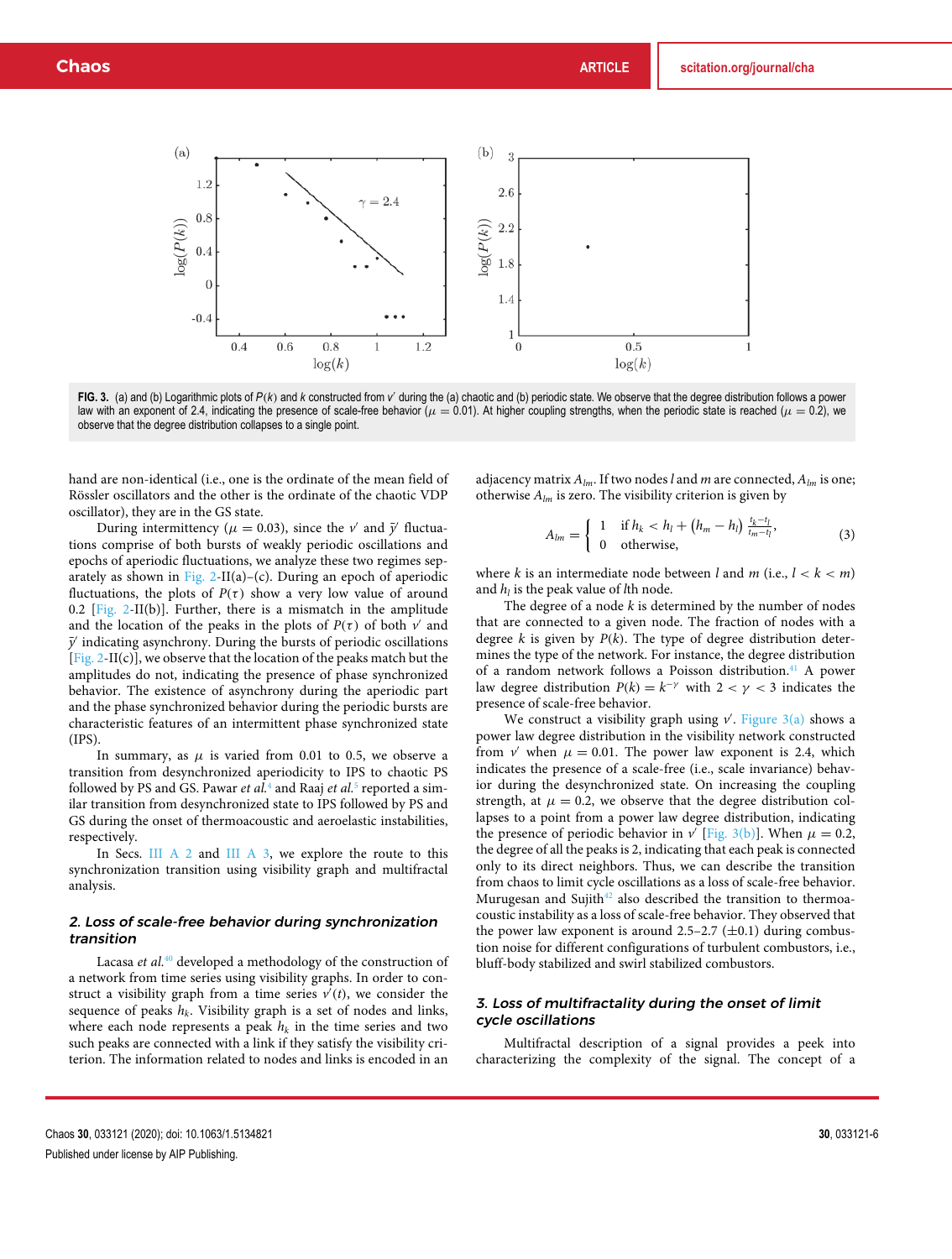"fractal" is introduced to describe the objects which exhibit self-similarity at different scales.<sup>43</sup> For fractal objects, one cannot determine measures such as length and area, as these quantities depend on the scale of resolution. For example, the dimension of a straight line is 1, but there is no integer dimension for a coastline with wrinkles, as the length of the coastline depends on the scale of magnification.<sup>44</sup> The fractal dimension for fractal curves varies between 1 and 2. The logarithmic plot of the length of the fractal curve measured with different scales will be a straight line with a negative slope, and the magnitude of this slope is the fractal dimension.

Similar to a fractal object, we observe self-similarity at various time scales in a fractal time series. In some signals, the scaling behavior is complex where the scaling exponent depends on the amplitude of fluctuations. These signals are called multifractal signals. Characterizing such signals using a single scaling exponent is not possible.<sup>45</sup> The scaling exponent is called the Hurst exponent and we need to determine multiple generalized Hurst exponents for different orders of fluctuations. We estimate the generalized Hurst exponents of a signal by using the multifractal spectrum  $f(\alpha)$  vs  $\alpha$  (where  $\alpha$  is a singularity exponent) computed with the multifractal detrended fluctuation analysis (MFDFA). We provide a brief description of MFDFA in Appendix C.

We observe the presence of multifractal behavior during lower coupling strengths  $\mu = 0.03$  in both  $\nu'$  and  $\bar{\nu}'$  signals. However, the multifractal spectrum collapses to a point at  $\mu = 0.11$ . Thus, we observe a loss of multifractality during the synchronization transition (Fig. 4). This is in accordance with the description of the onset of thermoacoustic instability as a loss of multifractality provided by Nair *et al.*<sup>25</sup> and Unni and Sujith.<sup>46</sup>

Until now, we analyzed the temporal behavior during the transition from chaos to limit cycle oscillations. We now investigate the spatiotemporal behavior during the transition.

### B. Analysis of spatiotemporal synchronization transition

Kuramoto $47$  introduced an order parameter to quantify the amount of coherence present among the oscillators in a network for a given instant. It is given by  $r(t) = \frac{1}{N} \left| \sum_{i=1}^{N} e^{j\theta_i(t)} \right|$ , where *N* is the total number of oscillators in the network,  $\theta_i$  is the instantaneous phase difference between *i*th Rössler oscillator and the chaotic

VDP oscillator,  $j = \sqrt{-1}$ . The instantaneous phases are computed from a time series using the Hilbert transform. If the instantaneous phase of the *i*th Rössler oscillator is  $\phi_i(t)$  and that of the chaotic VDP is  $\phi_{\nu}(t)$  obtained through the Hilbert transforms of the respective time series  $y_i(t)$  and  $v'$ , then  $\theta_i = \phi_i(t) - \phi_v(t)$ . The order parameter *r*(*t*) varies between 0 and 1. A *r*(*t*) value of 0 indicates an asynchronous state, whereas a  $r(t)$  value of 1 indicates a completely synchronous state. We observe that the time averaged order parameter  $(\bar{r})$  increases with an increase in  $\mu$ .  $\bar{r}$  attains a value closer to 1 at  $\mu = 0.2$ , indicating an almost complete synchronization among all the 100 Rössler oscillators and the chaotic VDP oscillator (Fig. 5-I).

Chimera states are identified by plotting the mean phase velocities<sup>48</sup> ( $\omega_i$ ) and the space–time plots of cos( $\theta_i$ ). The mean phase velocity of *i*th oscillator ( $\omega_i$ ) is computed as  $\omega_i = \frac{2\pi S_i}{\Delta T}$ , where  $S_i$  is the number of complete rotations around the origin performed by the *i*th oscillator in the time interval  $\Delta T$ . When  $\omega_i$  is plotted, the region of constant ω*<sup>i</sup>* corresponds to a synchronous region. The simultaneous existence of constant  $\omega_i$  and dispersed values of  $\omega_i$  shows the presence of a chimera state [similar to the variation shown in Fig. 5- II(c)]. Similarly, the variation of  $cos(\theta_i)$  with time gives a peek into the temporal variation. A  $cos(\theta_i)$  value of 1 indicates a synchronization between the Rössler and the chaotic Van der Pol oscillator. A similar temporal  $cos(\theta_i)$  among the oscillators indicates synchrony in the Rössler system.

We observe that for  $\mu = 0.01$  [Figs. 5-II(a) and 5-III(a)], the distribution of  $\omega_i$  and the instantaneous phases are scattered, indicating asynchrony. For  $\mu \approx 0.09$  [Fig. 5-II(b)], the Rössler oscillators with close natural frequencies  $(w_i)$  have similar  $\omega_i$ s. The behavior in the plot of  $\omega_i$  indicates the presence of clusters which are synchronized. This can be visualized clearly in space–time plots. We observe some small cluster-like structures, such as the one highlighted by a white ellipse during some time intervals [Fig. 5-III(b)]. We find that a few oscillators alternate between the synchronized and desynchronized states. Further, there are some Rössler oscillators which are in-phase synchronized and others which are anti-phase synchronized with the chaotic VDP oscillator. This indicates the presence of intermittent partial synchronization among the Rössler oscillators. At  $\mu = 0.11$  [Figs. 5-II(c) and  $5$ -III(c)], we observe that most of the Rössler oscillators are synchronized, while some of them have different mean phase velocities. This indicates the presence of a chimera-like state. As we increase  $\mu$ , more oscillators synchronize and at  $\mu = 0.2$  [Figs. 5-II(d)



**FIG. 4.** (a) and (b)  $f(\alpha)$  vs  $\alpha$  of (a)  $\bar{y}'$  and (b) *v* at  $\mu = 0.03$ and 0.11. We observe that the multifractal spectrum collapses into a point at the onset of limit cycle oscillations in both *v* ′ and *y*¯ ′ .

Chaos **30**, 033121 (2020); doi: 10.1063/1.5134821 **30**, 033121-7 Published under license by AIP Publishing.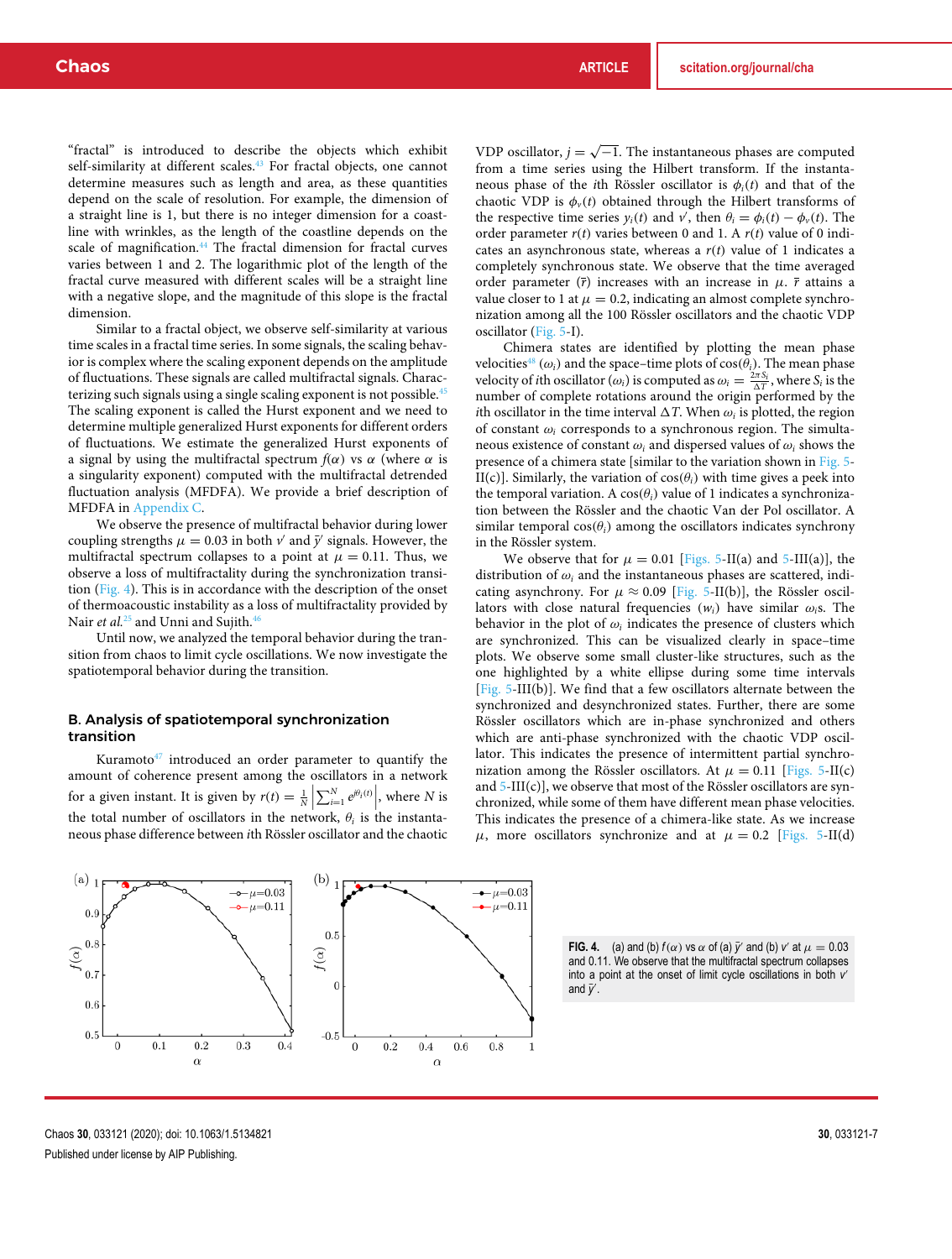

FIG. 5. I. Variation of  $\bar{r}$  with  $\mu$  for different regimes during the synchronization transition from desynchronized chaos to synchronized order. The legend describes the synchronization state between *ν'* and *y'* followed by the spatiotemporal synchronization state among the Rössler oscillators. II(a)–(d) Mean phase velocities (ω*<sub>i</sub>*) for the 100 Rössler oscillators at the coupling strengths  $\mu = 0.01$ , 0.09, 0.11, and 0.2, respectively. III(a)–(d). Space time plots of cos( $\theta_i$ ), where  $\theta_i$  represents the instantaneous phase difference between the *i*th Rössler oscillator and the chaotic VDP oscillator at  $\mu = 0.01$ , 0.09, 0.11, and 0.2, respectively. The Rössler oscillators are ordered in the increasing order of their natural frequencies *w<sup>i</sup>* .

and  $5-III(d)$ ], we identify a solitary state where two oscillators [encircled in Fig. 5-II(d)] are not synchronized with the other 98 oscillators. We observe complete synchronization among the oscillators for  $\mu > 0.3$ .

We summarize the synchronization route between the chaotic Van der Pol oscillator (v') and the mean field of the grid of Rössler oscillators  $(\bar{y}')$  as the coupling strength is varied in Fig. 5-I. Simultaneously, we also describe the spatiotemporal synchronization route observed among the Rössler oscillators. Regime A corresponds to desynchronized chaos. Within regime B ( $0.03 \le \mu < 0.07$ ),  $\nu'$  and  $\bar{y}'$  are in the IPS state and there is intermittent partial synchrony among the Rössler oscillators. For higher coupling strengths, in regime C ( $0.07 \leq \mu < 0.1$ ),  $\nu'$  and  $\bar{y}'$  are in the chaotic PS state and

there is intermittent partial synchrony among the Rössler oscillators. In regime D (0.1  $\leq \mu < 0.2$ ),  $\nu'$  and  $\bar{\nu}'$  are in the PS state and we observe the presence of chimera-like states among the Rössler oscillators. For higher coupling strengths of 0.2  $\leq \mu <$  0.3 (in regime E),  $\nu'$  and  $\bar{y}'$  are in the GS state and we observe the presence of solitary states among the Rössler oscillators. Finally, regime F ( $\mu > 0.3$ ) corresponds to the GS state between  $v'$  and  $\bar{y}'$  and complete synchrony among the Rössler oscillators. Thus, we uncover a spatiotemporal transition from desynchronized chaos to synchronized order via intermittent partial synchronization, chimera, and solitary states. A similar transition from desynchronized chaos to synchronized order via breathing chimera was observed in a thermoacoustic system during the onset of thermoacoustic instability.<sup>6,7</sup>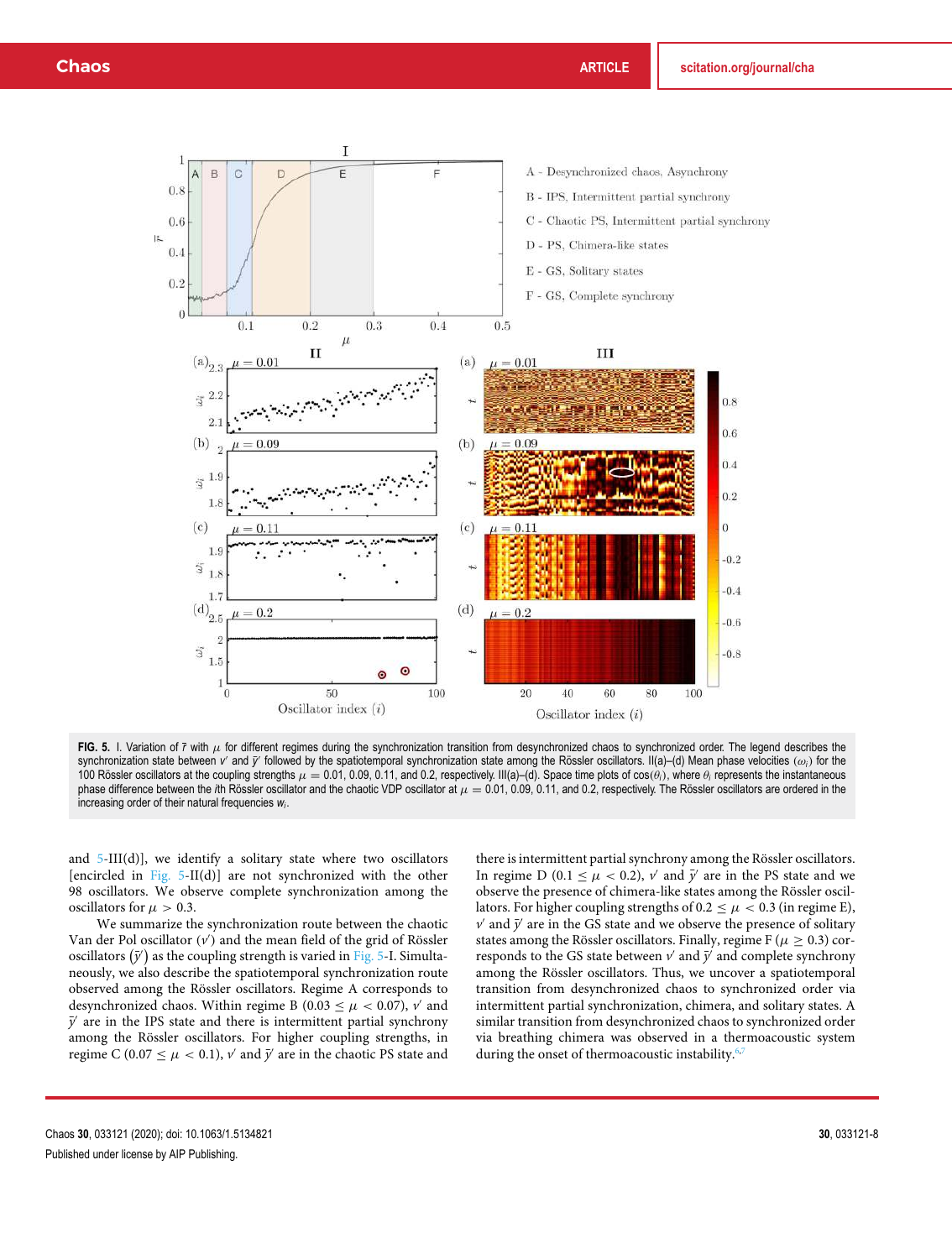#### IV. CONCLUSIONS

We reported a synchronization transition between a chaotic Van der Pol oscillator and the mean field of a Rössler system from desynchronized chaos followed by intermittent phase synchronization, chaotic phase synchronization, phase synchronization, and then to generalized synchronization. We detected a spatiotemporal transition from desynchronized chaos to global synchrony among the Rössler oscillators through the emergence of symmetry breaking states such as intermittent partial synchronization, chimera, and solitary states. The dynamics from the model is similar to those observed during the transition to oscillatory instabilities such as thermoacoustic, aeroacoustic, and aeroelastic instabilities in turbulent systems. Hence, simple models, such as the one we proposed, which exhibit a transition from desynchronized chaos to synchronized periodicity, can be used to depict the dynamics during the self-organization of turbulent flows. Since such oscillatory instabilities have detrimental consequences to the system, mitigating them is important. Hence, the model in our study paves the way to perform inexpensive numerical control experiments to arrive at strategies for suppressing synchronization, which could prevent such oscillatory instabilities in turbulent systems.

#### ACKNOWLEDGMENTS

We acknowledge DST, India, and DAAD, Germany, for funding the Indo-German joint project (F. No. DST/INT/FRG/DAAD/P-12/2017). We acknowledge support by the Office of Naval Research (ONR) Global (contract monitor: Dr. R. Kolar; Grant No. N62909- 18-1). We thank Dr. Vishnu R. Unni for the discussions that aided in improving the manuscript.

# APPENDIX A: CONVERGENCE OF DYNAMICS WITH NUMBER OF RÖSSLER OSCILLATIONS

We considered 100 Rössler oscillators in the model for analysis. In order to show convergence of results with respect to the number of oscillators, we study the variation of  $\bar{r}$  with  $\mu$  for 100, 225, and 400 Rössler oscillators (Fig. 6). We observe a similar synchronization route and the onset of global synchrony at a coupling strength around  $\mu = 0.2$ . The slight differences can be attributed to the change in frequencies among the oscillators since they are assigned randomly from a Gaussian distribution with a mean of around 0.8 and a standard deviation of 0.05.

### APPENDIX B: MODEL WITH THE GRID OF RÖSSLER OSCILLATORS BIDIRECTIONALLY COUPLED WITH CHAOTIC DUFFING OSCILLATOR

We show the generality of our findings which are valid for different pairs of dissimilar oscillators but not limited to Rössler–chaotic VDP system. We consider another model with the grid of 100 diffusively coupled Rössler oscillators bidirectionally coupled with a chaotic Duffing oscillator. The Rössler–chaotic



**FIG. 6.** Variation of  $\bar{r}$  with  $\mu$  for N = 100, 225, and 400 Rössler oscillators. We observe a similar variation in *r* for various grid sizes.

Duffing system is given by Eqs. (B1) and (B2),

$$
\dot{x}_i = -w_i y_i - z_i,\n\dot{y}_i = w_i x_i + a y_i + \mu_{ny} (n - y_i) + \mu_{yy} \sum_{j \in \delta(y_i)} (y_j - y_i),
$$
\n(B1)

$$
\dot{z}_i = b + z_i (x_i - c),
$$

 $\dot{m} = n$ 

$$
\dot{n} = m\left(1 - m^2\right) - 0.3n + 0.5\cos 1.2t + \mu_{yn} \sum_{k=1}^{N} (y_k - n),
$$
 (B2)

where  $a = 0.165$ ,  $b = 0.2$ , and  $c = 10$  are the parameters of individual Rössler oscillator. δ(*yi*) represents the nearest neighborhood of the *i*th Rössler oscillator and *N* represents the total number of Rössler oscillators. The ordinates of these oscillators are coupled to their neighbors within a distance of  $\sqrt{2}$  units, with a coupling strength of  $\mu_{yy}$  (intra-Rössler coupling). The natural frequencies of individual Rössler oscillators (*wi*) are assigned randomly from a Gaussian distribution with a mean of around 0.8 and a standard deviation of 0.05. Equation  $(B2)$  represents the chaotic Duffing oscillator. The second coordinates of the Rössler system  $(\bar{y}')$  and the chaotic Duffing oscillator (*n* ′ ) are bidirectionally coupled with strengths of  $\mu_{ny}$  and  $\mu_{yn}$ , which corresponds to the influence of the Duffing oscillator on a Rössler oscillator and vice versa. We vary µ*yn* and  $\mu_{ny}$  as per the relation  $\mu_{yn} = 1.2\mu_{ny}$ . We use a proportional relationship between  $\mu_{ny}$  and  $\mu_{yy}$  as  $\mu_{yy} = 0.1 \mu_{ny}$ . We observe a transition from chaos to limit cycle oscillations via intermittency as  $\mu_{ny}$  is increased from 0 to 0.5.

Figure 7 shows a similar route of synchronization transition from desynchronized chaos to synchronized periodicity via intermittency in both the Rössler–chaotic Duffing and Rössler–chaotic VDP systems.

# APPENDIX C: MULTIFRACTAL DETRENDED FLUCTUATION ANALYSIS

If the signal is  $p(t)$  and *N* is the length of the signal, a mean subtracted cumulative signal is computed from *p*(*t*).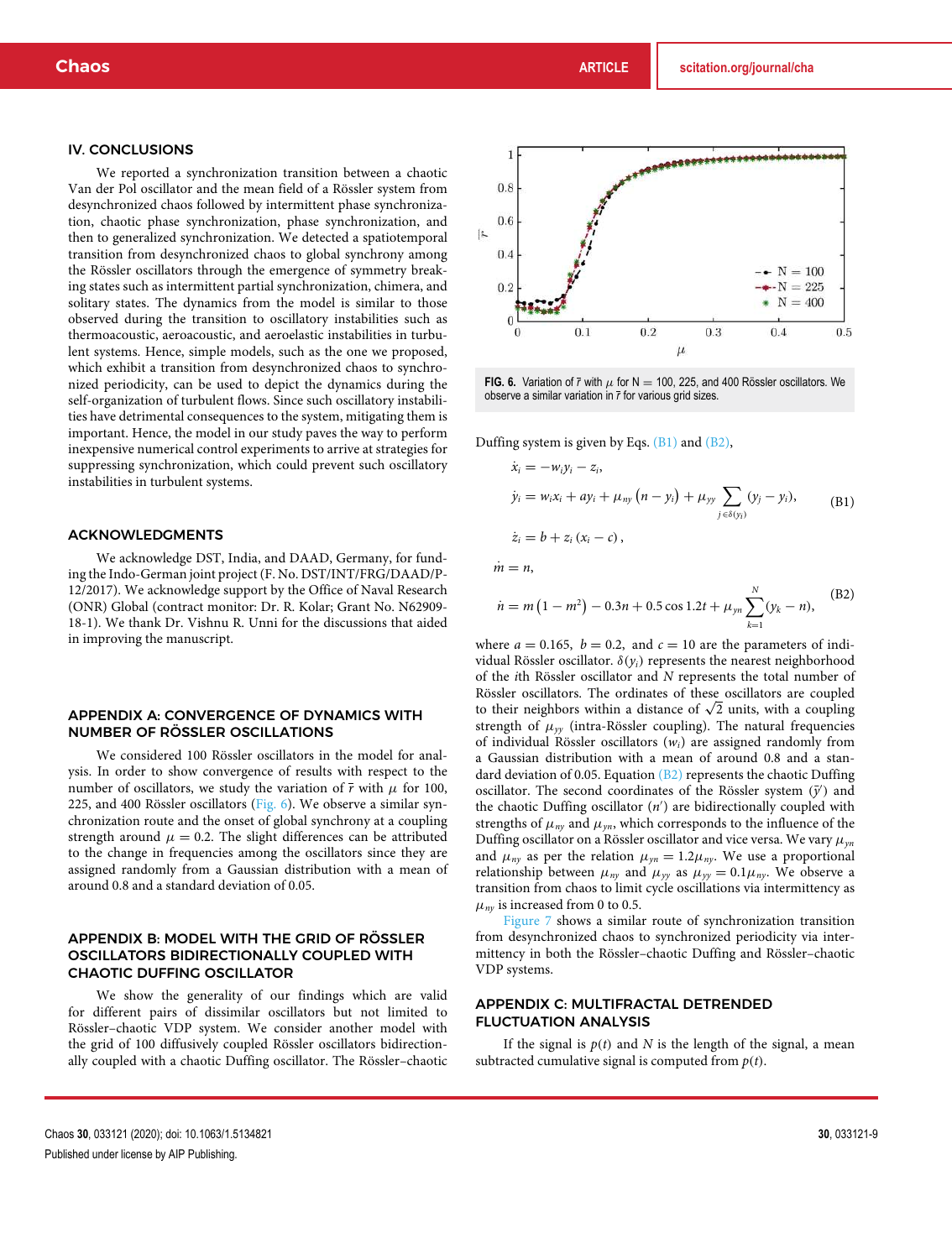

**FIG. 7.**  $I(a)$  (c) Time series of the ordinate of chaotic VDP oscillator (*v*<sup>2</sup>) and the mean field of the ordinate of the Rössler oscillators (*y*<sup>2</sup>) of the Rössler–VDP system obtained at  $\mu = 0.03, 0.11$ , and 0.2. II(a)–(c) Time series of the ordinate of chaotic Duffing oscillator (*n*') and the mean field of the ordinate of the Rössler oscillators (*y*<sup>-</sup>) of the Rössler–Duffing system obtained at  $\mu = 0.03$ , 0.11, and 0.2. We observe a similar transition in both the systems.

The new signal is then partitioned into  $N_s$  non-overlapping windows of equal size *s*. The local trends are detrended using a linear fit  $\bar{p}$ . To account for the scaling of fluctuations at multiple scales in the signal, a structure function  $(F_s^w)$  of order *w* and span *s* is defined as

$$
F_s^w = \left(\frac{1}{N_s} \sum_{i=1}^{N_s} \left(\frac{1}{s} \sum_{i=1}^s (p_i - \overline{p})^2\right)^{\frac{w}{2}}\right)^{\frac{1}{w}}.
$$
 (C1)

The slope of the linear regime in the logarithmic plot of  $F_s^w$  vs various span sizes (*s*) gives the generalized Hurst exponent *H<sup>w</sup>* of order *w*. The Hurst exponent corresponding to the correlation of the signal is the generalized Hurst exponent of order  $2(H^2)$ . These generalized Hurst exponents can be represented using a spectrum of singularity exponents  $f(\alpha)$  using the Legendre transformation, where  $\alpha$  is a singularity exponent. The Legendre transform to obtain the singularity spectrum is given as  $49$ 

$$
\tau_w = wH^w - 1,
$$
  
\n
$$
\alpha = \frac{\partial \tau_w}{\partial w},
$$
  
\n
$$
f(\alpha) = w\alpha - \tau_w.
$$

The multifractal spectrum is represented as the plot between  $f(\alpha)$ and  $\alpha$ . The width and skewness of the multifractal spectrum encode the information pertaining to the complexity of the signal.

#### REFERENCES

<sup>1</sup>V. Nair, G. Thampi, and R. Sujith, J. Fluid Mech. **756**, 470 (2014).

<sup>2</sup>V. Nair and R. Sujith, Int. J. Aeroacoust. **15**, 312 (2016).

3 J. Venkatramani, V. Nair, R. Sujith, S. Gupta, and S. Sarkar, J. Fluid. Struct. **61**, 376 (2016).

4 S. A. Pawar, A. Seshadri, V. R. Unni, and R. Sujith, J. Fluid Mech. **827**, 664 (2017).

<sup>5</sup>A. Raaj, J. Venkatramani, and S. Mondal, Chaos **29**, 043129 (2019).

6 S. Mondal, V. R. Unni, and R. Sujith, J. Fluid Mech. **811**, 659 (2017).

7 S. A. Pawar, S. Mondal, N. B. George, and R. Sujith, AIAA J. **57**, 836 (2018).

<sup>8</sup>C. S. Peskin, *Mathematical Aspects of Heart Physiology* (Courant Institute of Mathematical Sciences, 1975).

<sup>9</sup>A. T. Winfree, *The Geometry of Biological Time* (Springer Science & Business Media, 2001), Vol. 12.

<sup>10</sup>S. Strogatz, *Sync: The Emerging Science of Spontaneous Order* (Penguin, UK,

2004). <sup>11</sup>S. Watanabe and S. H. Strogatz, Physica D **74**, 197 (1994).

<sup>12</sup>W. Wang, I. Z. Kiss, and J. Hudson, Chaos **10**, 248 (2000).

<sup>13</sup>I. Z. Kiss, Y. Zhai, and J. L. Hudson, Science **296**, 1676 (2002).

<sup>14</sup>H. Kori, C. G. Rusin, I. Z. Kiss, and J. L. Hudson, Chaos **18**, 026111 (2008).

<sup>15</sup>G. Filatrella, A. H. Nielsen, and N. F. Pedersen, Eur. Phys. J. B **61**, 485 (2008).

<sup>16</sup>A. E. Motter, S. A. Myers, M. Anghel, and T. Nishikawa, Nat. Phys. **9**, 191

(2013).

<sup>17</sup>S. H. Strogatz, Physica D **143**, 1 (2000).

<sup>18</sup>H. Hong and S. H. Strogatz, Phys. Rev. Lett. **106**, 054102 (2011).

<sup>19</sup>A. T. Winfree, Science **298**, 2336 (2002).

<sup>20</sup>M. J. Panaggio and D. M. Abrams, Nonlinearity **28**, R67 (2015).

<sup>21</sup>P. Jaros, S. Brezetsky, R. Levchenko, D. Dudkowski, T. Kapitaniak, and Y. Maistrenko, arXiv:1703.06950 (2017).

<sup>22</sup>J. Chen, K. Wong, and J. Shuai, Phys. Rev. E **66**, 056203 (2002).

<sup>23</sup>R. Karnatak, R. Ramaswamy, and A. Prasad, Chaos **19**, 033143 (2009).

<sup>24</sup>S. S. Chaurasia and S. Sinha, Nonlinear Dyn. **87**, 159 (2017).

<sup>25</sup>V. Nair, G. Thampi, S. Karuppusamy, S. Gopalan, and R. Sujith, Int. J. Spray Combust. Dyn. **5**, 273 (2013).

<sup>26</sup>J. Venkatramani, V. Nair, R. Sujith, S. Gupta, and S. Sarkar, J. Sound Vib. **386**, 390 (2017).

<sup>27</sup>M. P. Juniper and R. Sujith, Annu. Rev. Fluid Mech. **50**, 661 (2018).

<sup>28</sup>Y. C. Fung, *An Introduction to the Theory of Aeroelasticity* (Courier Dover Publications, 2008).

<sup>29</sup>A. K. Dutta, G. Ramachandran, and S. Chaudhuri, Phys. Rev. E **99**, 032215 (2019).

<sup>30</sup>C. Meena, K. Murali, and S. Sinha, Int. J. Bifurc. Chaos **26**, 1630023 (2016).